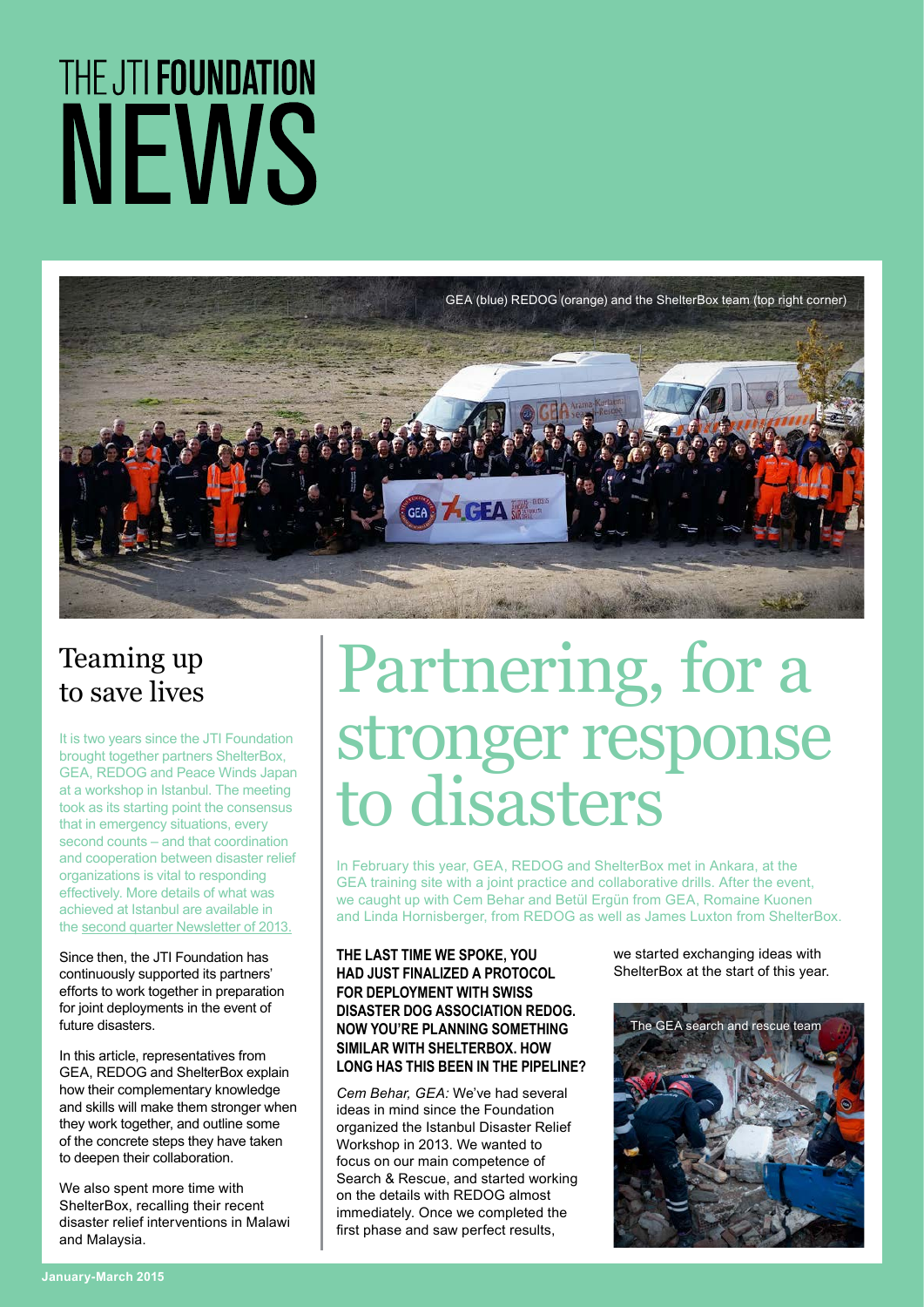James Luxton and the GEA search and rescue team





### WHAT HAVE **BEEN THE RESULTS SO FAR OF THE JOINT GEA-REDOG PROTOCOL?**

*Romaine Kuonen, President REDOG:*  GEA participated in REDOG training last December, and we in turn visited them in February. Every meeting has reinforced how much our organizations have in common. GEA has a broad range of Search & Rescue skills, and our expertise in dog handling complements these. For example, REDOG has established and trained a new unit dedicated to joint missions with GEA. We also have doctors, paramedics and logistical capabilities, so we can support GEA in a number of scenarios. We've been delighted by how easy it has been to work together, and there's a growing friendship, which is very important for us.

### **GEA IS A SEARCH & RESCUE SPECIALIST, WHILE SHELTERBOX IS AN EMERGENCY SHELTER CHARITY: WHERE DO THE SYNERGIES LIE?**

*James Luxton, ShelterBox:* In fact, GEA and ShelterBox operate using a similar model. We are rapid response organizations who deploy highly trained volunteers to respond to natural disasters. Together, we have 25 years of experience responding to emergency situations, and have developed extensive contact networks in countries across the world. By sharing our contacts and knowledge in real time, we will be able to hit the ground running after a disaster.

*Betül Ergün, GEA:* While we are foremost an international Search & Rescue team, we increasingly have a complete deployment strategy. Upon completion of the rescue phase, our volunteers often remain on the ground to provide humanitarian aid including tents, food, water and medicine. We're planning to work with ShelterBox to enhance our capabilities in this second phase.

### **WE HAVE A SWISS, A BRITISH AND A TURKISH ORGANIZATION – ISN'T COMMUNICATION A BIT OF AN ISSUE?**

*Linda Hornisberger, Chief of education at REDOG's Search Team:* We pretty much all speak English. And more important, we share the same ideals, we have the same motivation, and this is stronger than any barriers of language or culture.

*Cem Behar, GEA:* I agree – as humanitarian world actors, we all speak the same language when it comes to doing good for all people in need.

### **YOU ARE AWAITING YOUR FIRST JOINT DEPLOYMENT: IN WHAT CIRCUMSTANCES WOULD YOU EXPECT TO SEE ALL THREE ORGANIZATIONS INTERVENING TOGETHER?**

*James Luxton, ShelterBox:* I think most likely after a large-scale earthquake or tsunami. REDOG and GEA would be first in, and straight into the search and rescue phase. ShelterBox would be gathering information and maintaining contact with GEA and REDOG – and receiving on the ground reports. ShelterBox will then arrive to carry out needs assessments and begin distributing emergency shelter. This will be guided by the reports and

contacts provided by GEA and REDOG. Potentially, GEA's humanitarian teams would also support distribution.

### **OTHER THAN DRILLS, DO YOU KEEP EACH OTHER INFORMED ON A PERIODIC BASIS?**

*James Luxton, ShelterBox:* Part of our new agreement covers this. ShelterBox will keep GEA up to date with where we are deploying – we deploy most often – and we'll also attend each other's training courses where appropriate.

*Romaine Kuonen:* REDOG is in regular contact with GEA, and we will continue to meet up to exchange ideas and train together. Sharing knowhow and staying in regular contact is vital to maximizing our joint effectiveness in the event of future disasters.

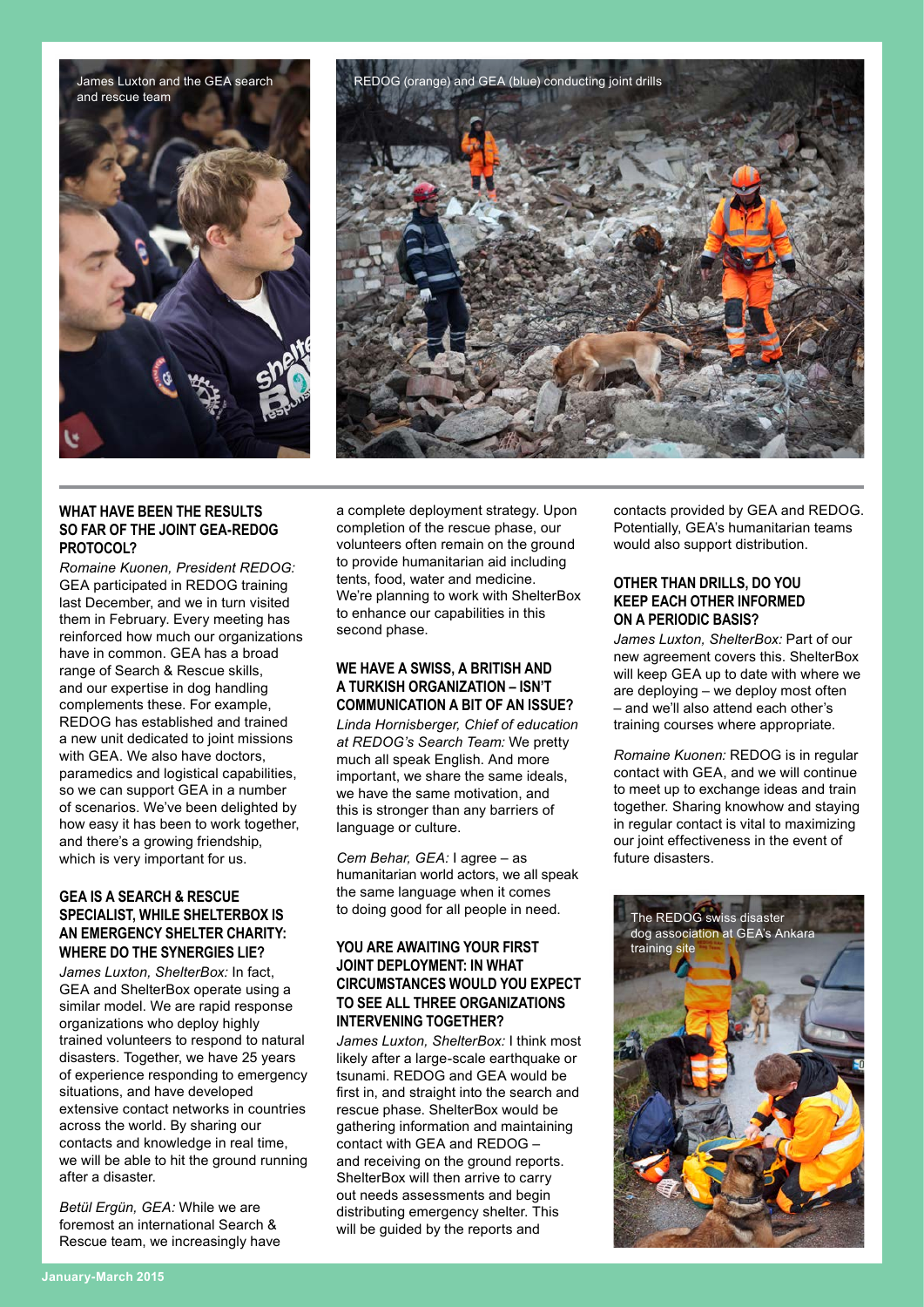### The right response: thinking outside the box



The JTI Foundation has partnered with ShelterBox since 2012 – assisting with both organizational capacity building, and a number of specific disaster response initiatives. Most recently, we supported ShelterBox programs in Malaysia and Malawi, where separate incidents of severe flooding left thousands of families homeless. Here, we catch up with James Luxton from ShelterBox, who outlines some of the similarities and differences between the two interventions.



### **TWO EMERGENCY RELIEF DEPLOYMENTS ON TWO DIFFERENT CONTINENTS, LESS THAN TWO MONTHS APART: IS THIS USUAL FOR YOU?**

*James Luxton, ShelterBox:* In fact, this is quite normal for ShelterBox. In 2014 we deployed 23 times – an average of almost two emergency relief deployments a month.

#### **ARE NATURAL DISASTERS OCCURRING MORE OFTEN THAN IN THE PAST?**

*James Luxton:* I think there are two factors at work here. First, extreme weather events are definitely increasing and will continue to as climate change accelerates. Second, a larger number of media channels leads to increasing public awareness of natural disasters and displacement caused by conflicts.

### **HOW DO YOU ENSURE READINESS TO DEPLOY, AND HOW DO YOU CHOOSE COUNTRIES IN WHICH TO INTERVENE?**

*James Luxton:* Thanks to our 180 ShelterBox Response Team volunteers positioned around the world, we're able to deploy a team to almost anywhere quickly and effectively after disaster

strikes. We aim to respond wherever and whenever there are beneficiaries in need.

### **IN MALAYSIA YOU SUPPORTED THE LOCAL POPULATION WITH TENTS, WHEREAS IN MALAWI YOU SHIPPED YOUR UNIQUE SHELTERBOXES THAT IN ADDITION TO TENTS, INCLUDE NON-FOOD ITEMS. WHAT EXPLAINS THAT?**

*James Luxton:* People's needs differ in every disaster situation, and it's our job to identify that need and respond with the right type of assistance. After the flooding in Malaysia, our needs assessments indicated the right thing was to provide tents. Most of these were set up near people's homes, providing them with shelter while they rebuilt their homes. In Malawi the flooding was so catastrophic that many people were forced far away from their homes. In this situation, the complete ShelterBox was the right option, providing those who lost everything with shelter, warmth and dignity.